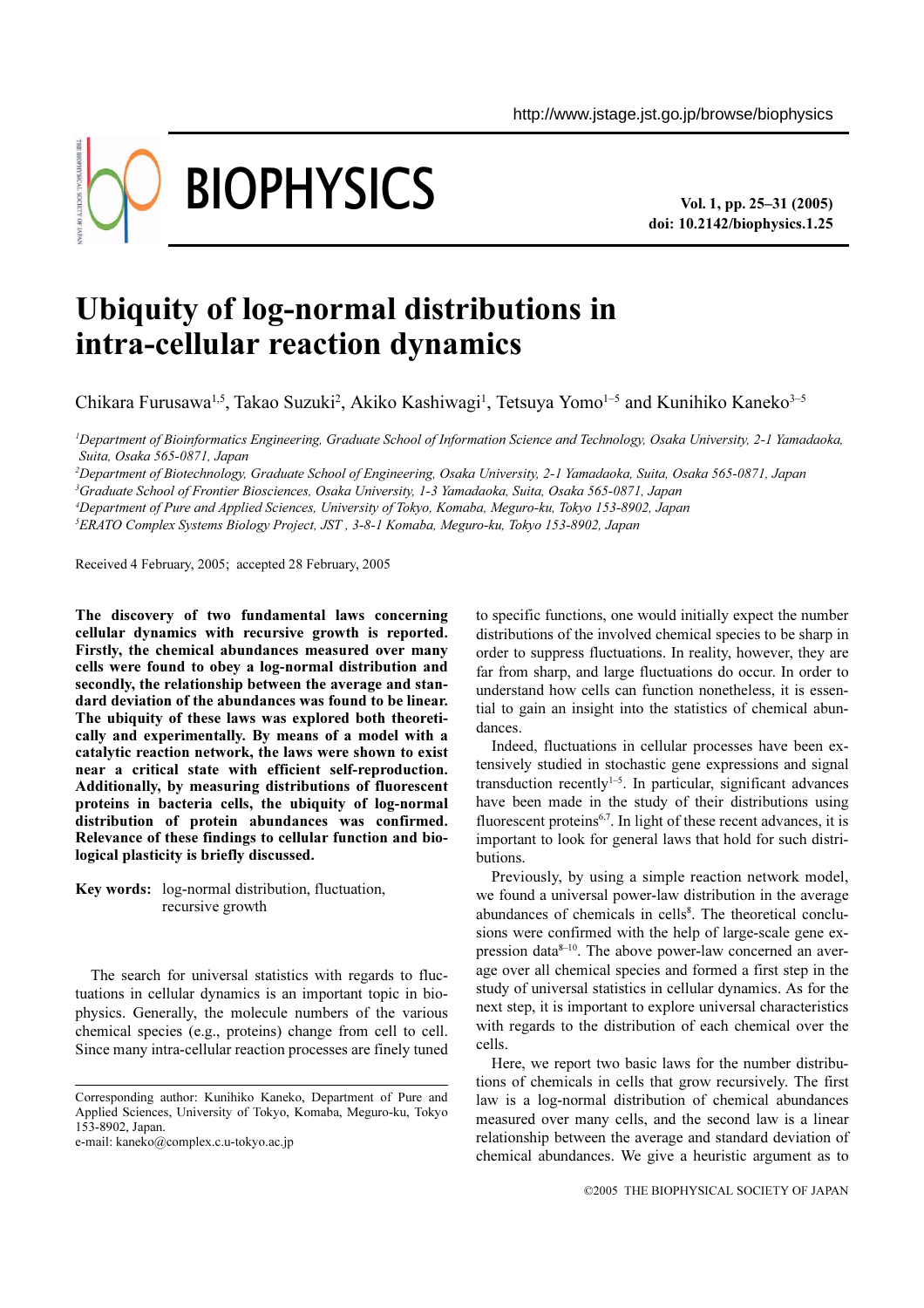why these laws should hold for a cell with steady growth, and demonstrate the laws numerically using a simple model for a cell with an internal reaction network. Lastly, the results of an experimental study confirming the two laws are presented.

Indeed, the log-normal distribution is clearly different from the Gaussian distribution normally adopted in the study of statistical fluctuations, and has a much larger tail for greater abundances. Hence the generality of the laws we report is of considerable significance for all the statistical studies of cellular fluctuations, and is essential to understanding cellular function, adaptation, and evolution.

## Heuristic argument

Cells contain huge numbers of chemicals that catalyze each other and form complex networks. For a cell to replicate itself recursively, a set of chemicals has to be synthesized from nutrients supplied from the outside through biochemical processes driven by the same set of chemicals. Consequently, it is natural to consider an auto-catalytic process as the basis of biochemical dynamics within replicating cells.

As a very simple illustration, let us consider an auto-catalytic process where a molecule (or a set of molecules)  $x_i$  is replicated with the aid of other molecules. Then, the growth of the number  $n_i(t)$  of the molecule species  $x_i$  is given by  $dn<sub>i</sub>(t)/dt = An<sub>i</sub>(t)$  with A describing the rates of the reaction processes that synthesize the molecule  $x_i$ . Clearly, this kind of synthetic reaction process depends on the number of the molecules involved in the catalytic process. At the same time, however, all chemical reaction processes are inevitably accompanied by fluctuations arising from the stochastic collisions of chemicals. Thus, even when the reactions that synthesize a specific chemical to subsequently convert it to other chemicals are balanced in a steady state, fluctuation terms will remain. Consequently, the above rate A has fluctuations  $\eta(t)$  around its temporal average  $\bar{a}$  such that  $dn_i(t)/dt = n_i(t)(\bar{a} + \eta(t))$ , and hence we obtain

$$
d \log n_i(t)/dt = \overline{a} + \eta(t). \tag{1}
$$

In other words, the logarithm of the chemical abundances shows Brownian motion around its mean, as long as  $\eta(t)$  is approximated by random noise. Accordingly, one would expect the logarithm of the chemical abundances (i.e. molecule numbers) to obey a normal (Gaussian) distribution (this kind of a distribution is known as a log-normal distribu $t$ ion)<sup>11</sup>. In contrast to the Gaussian distribution, the lognormal distribution has a longer tail, representing the higher frequencies of greater abundances when plotted in the original scale without taking the logarithm.

In general, at each step of the auto-catalytic process, a multiplicative stochastic factor  $\eta(t)n_i$  can appear. Consequently, a log-normal distribution of chemical abundances, rather than a Gaussian distribution, may be common for

cells that reproduce recursively.

Of course, the above argument is too simplistic to describe the dynamics of actual cells. For example, fluctuations may be suppressed since an increase in chemical abundance does not continue forever due to cell divisions, which may thus alter the form of the distribution. Furthermore, in a complex biochemical reaction network, several reaction processes may work in parallel for the replication of a chemical. This leads to the addition of fluctuation terms, and the central limit theorem of probability theory could imply that the distribution becomes Gaussian.

Hence it is far from clear whether the simple argument to support the log-normal distribution is valid or not. Nevertheless, since the log-normal distribution is rather different from the standard Gaussian distribution, its universality is of great importance for understanding the fluctuations in cells and stochastic gene expressions. Here we will confirm the validity of the law both theoretically and experimentally.

#### Model study with catalytic reaction network

In order to search for universal laws of replicating cells which are independent of details, we employed a simple reaction network model following Ref. 8. Consider a cell consisting of a variety of chemicals. The internal state of the cell can be represented by a set of numbers  $(n_1, n_2, ..., n_k)$ , where  $n_i$  is the number of molecules of the chemical species i with i ranging from  $i=1$  to k. We chose a randomly generated catalytic network among these  $k$  chemicals, where each reaction from some chemical  $i$  to some chemical  $j$ was assumed to be catalyzed by a third chemical  $l$ , that is  $(i+l \rightarrow j+l)$ . For simplicity all the reaction coefficients were chosen to be equal, while the connection paths of this catalytic network were chosen randomly, such that the probability of any two chemicals  $i$  and  $j$  to be connected is given by the connection rate  $\rho$ .

Some chemicals diffuse between the cell and the environment with the diffusion coefficient  $D$ . Among the penetrable chemicals, nutrients without catalytic activity are supplied by the environment. Through the catalytic reactions to synthesize impenetrable chemicals, the total amount of chemicals  $N = \sum_i n_i$  in a cell increases, and when the total amount of chemicals is beyond some threshold  $N_{\text{max}}$ , the cell divides into two. This growth and division process is repeated. In the numerical simulations, we randomly picked up a pair of molecules in a cell, and transformed them according to the reaction network. In the same way, diffusion through the membrane was also computed by randomly choosing molecules inside the cell and nutrients in the environment (see Ref. 8 for details of the model).

As the diffusion coefficient  $D$  increases, the growth speed of the cell increases up to a critical value  $D<sub>c</sub>$  after which the cell ceases growing because the flow of nutrients from the environment is so fast that the internal reactions transforming them into chemicals sustaining its 'metabolism' cannot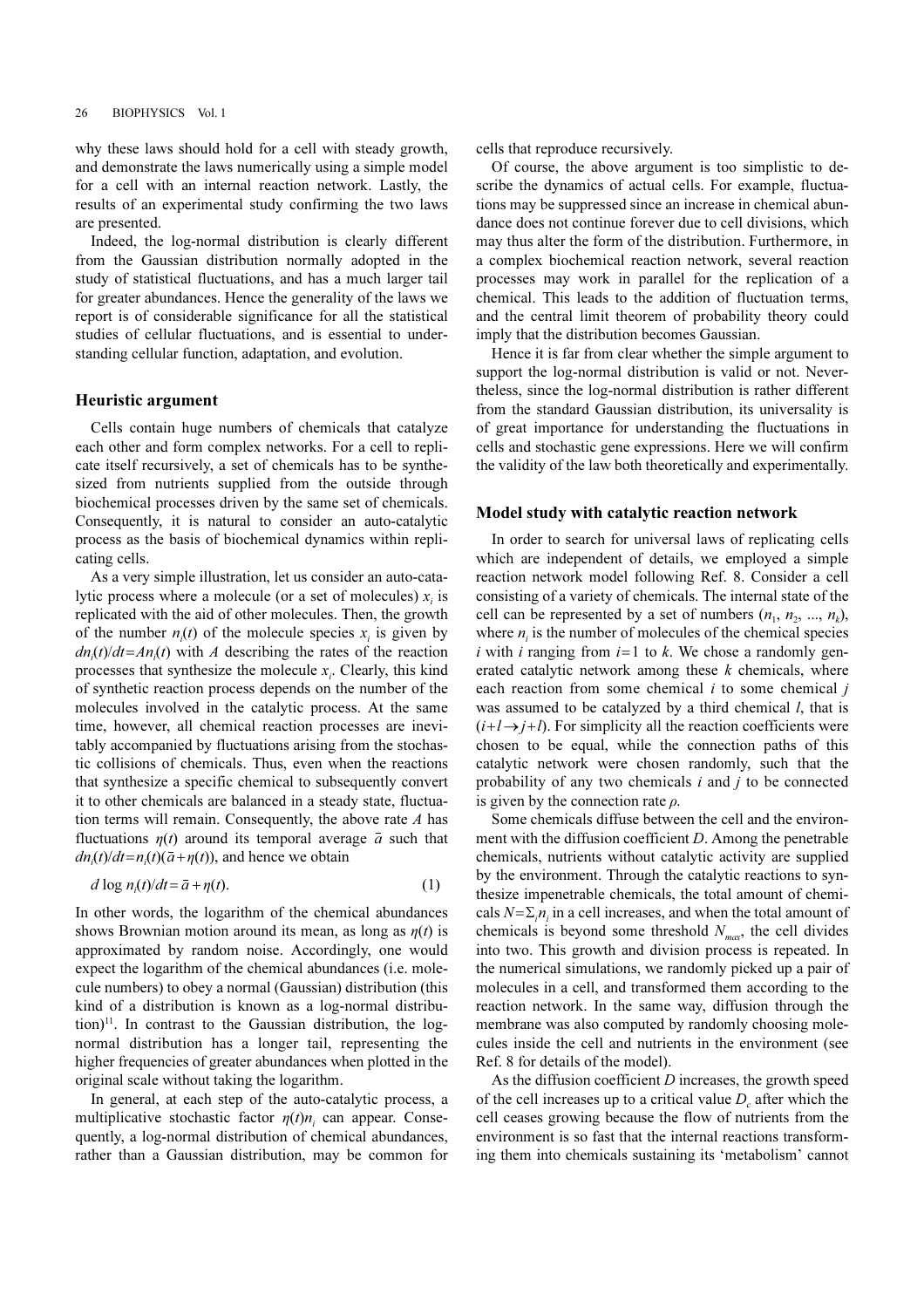

Figure 1. The number distribution of the molecules of chemical abundances of our model. Distributions were plotted for several chemical species with different average molecule numbers. The data were obtained by observing 178800 cell divisions.

keep up. As discussed in Ref. 8, the intra-cellular dynamics at  $D \approx D_c$  is biologically relevant due to the efficient recursive growth for this value, and its statistical property of chemical abundances, i.e., the power-law distribution with exponent-1 was confirmed experimentally for almost all the cells we investigated. Accordingly, this simple model captures enough basic properties of a cell to adequately reflect universal statistical properties and we therefore chose it to measure the distribution of each chemical's abundance over many cells, by sampling them over a large number of divisions.

### Results of simulations

In Fig. 1, the number distributions of several chemicals for  $D \approx D_c$  were plotted<sup>\*1</sup>. Here we measured the number of molecules of each chemical when a cell divides into two and the distribution indeed was nearly log-normal. i.e.

$$
P(n_i) \approx exp\left(-\frac{(\log n_i - \log \overline{n}_i)^2}{2\sigma}\right),\tag{2}
$$

where  $\overline{n_i}$  indicates the average of  $n_i$  over the cells.

This log-normal distribution holds for the abundances of all chemicals except for those that are supplied externally as nutrients which obey the standard Gaussian distribution. In other words, those molecules that are reproduced in a cell

obey a log-normal distribution, while nutrients that are just transported from the outside of a cell follow a Gaussian distribution.

Why would the log-normal distribution law generally hold, in spite of the fact that the central limit theorem implies that the addition of several fluctuation terms should lead to a more Gaussian distribution? This can be understood by considering that the recursive production process is a cascade reaction near the critical state  $D \approx D_c^8$ . At this point, a small part of au the possible reaction pathways is dominant and organized in a cascade of catalytic reactions, so that a chemical in the *j*-th group is catalyzed by a chemical in the  $(j+1)$ -th group. In other words, a "modular structure", with groups of successive catalytic reactions, is self-organized in the network. In this cascade of catalytic reactions, fluctuations propagate "multiplicatively"; for example, the concentration fluctuation of a chemical in the  $(j+2)$ -th group influences multiplicatively that of the  $(j+1)$ th group, which then influences multiplicatively that of the i-th group, and so forth. The result of this multiplicative effect is the log-normal distribution of  $n_i^{*2}$ . Note that, at the critical state with which we are concerned, this cascade of catalytic reactions continues over all chemical species that are reproduced, and that the log-normal distribution holds firm. The importance of cascade processes for a log-normal distribution is also studied in the theory of turbulence<sup>12</sup>, where an energy cascade leads to a multiplicative creation

<sup>\*</sup>1 In the simulation used to generate Fig. 1, the total number of molecules  $N$  is much larger than the number of chemical species  $k$ . In this case, the population ratios  $\{n_i/N\}$  generally fall into a unique steady state and fluctuate around it, while the daughter cells inherit the chemical compositions of their mother cells. On the other hand, when  $k > N_{max}$ , the population ratios do not settle down and can change from generation to generation. In this case, the number distribution of each chemical does not obey the log-normal distribution as shown in Fig. 1, but seems to follow a Poisson-like distribution.

<sup>\*</sup>2 The heuristic argument on the log-normal distribution in the section "Heuristic argument" intended for auto-catalytic processes is not directly applicable here, since in the present study, catalysts are generally other molecule species, and such direct auto-catalytic process is not particularly enhanced. Still, some revision might be possible, since a set of chemical species could work as an auto-catalytic set to synthesize the same set of chemicals, for a recursive production of a cell.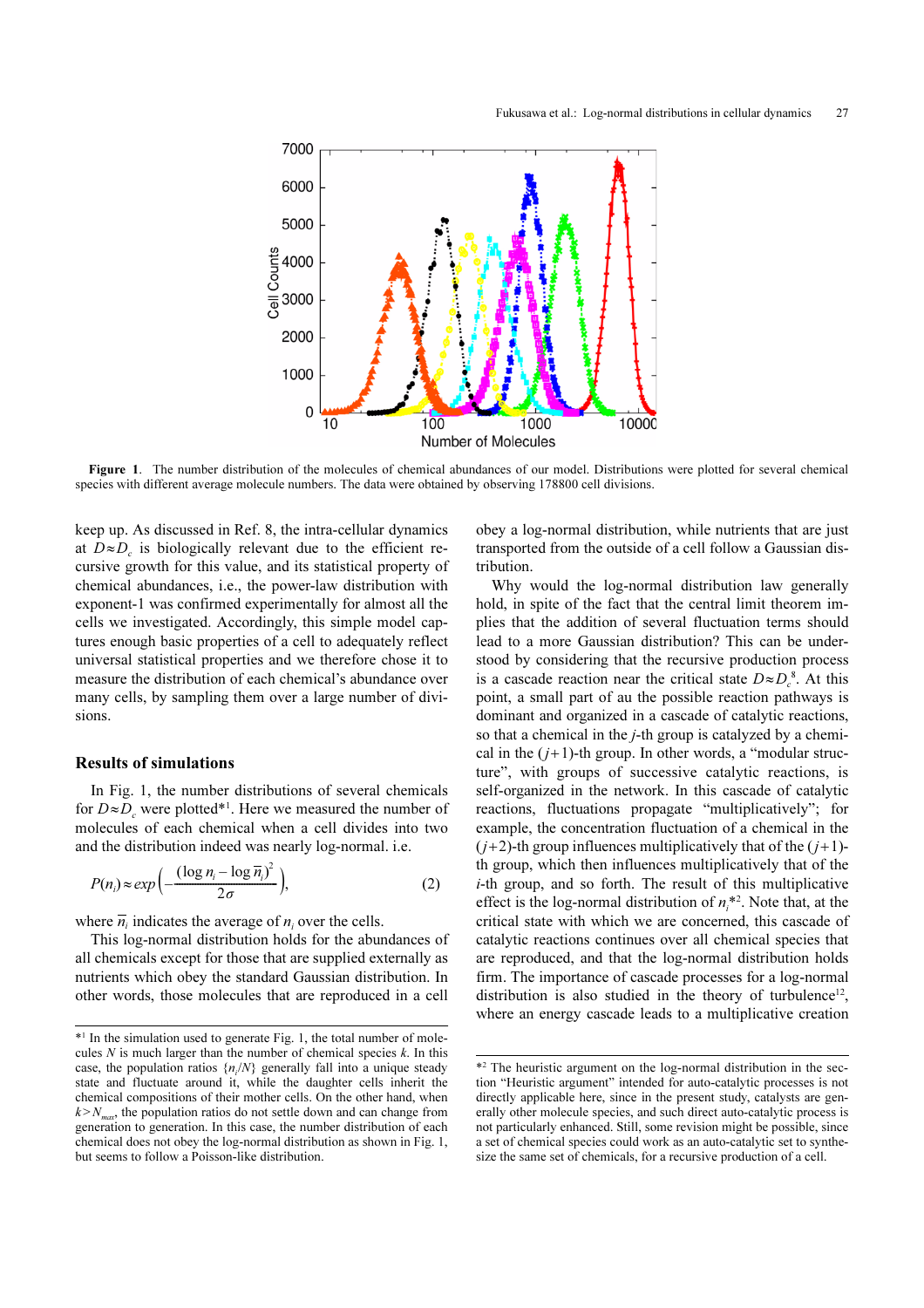

Figure 2. Standard deviation versus average number of molecules. Using the same data set and parameters as for Fig. 1, the relationship between the average and standard deviation was plotted for all chemical species. The solid line is for reference.

of vortices. In the present case, a cascade in the catalytic reaction is essential for a log-normal distribution.

The width of the distribution for each chemical, shown in Fig. 1, looks almost independent of its average. This suggests a connection between the fluctuations and the averages of the chemicals. We therefore plotted the standard deviation of each chemical  $\sqrt{(n_i - \overline{n}_i)^2}$  as a function of the average  $\overline{n_i}$  in Fig. 2, and indeed found a linear relationship between the standard deviation (not the variance) and the average number of molecules. This can be understood by considering the steady growth and cascade structure of the catalytic reactions. Take two chemicals  $i$  and  $j$ , one of which  $(j)$  catalyzes the synthesis of the other in the cascade. During the steady growth phase of a cell, the synthesis and conversion of chemical *i* should be balanced, i.e.,  $n_j \times A$  $n_i \times B = 0$ , where A and B are average concentrations of other chemicals involved in the catalytic reaction. The average concentration then satisfies  $\overline{n_j}/\overline{n_i} = A/B$ . Taking into account that the relation remains satisfied as  $n_i$ ,  $n_j$ , ... increase while the cell grows, it is natural to assume that the relationship holds for the fluctuations of the average as well:  $\langle \delta n_j \rangle^2 / \langle \delta n_i \rangle^2 = (A/B)^2 = \overline{n_j}^2 / \overline{n_i}^2$ . Hence the variance is expected to be proportional to the square of the mean, yielding the linear relationship between the mean and the standard deviation.

A linear relationship was also found with regard to the variation of the chemical abundances when changing the external conditions. For example, we computed the change from  $\overline{n_i}$  to  $\overline{n'_i}$  by varying the concentrations of the supplied nutrients. The variation  $|\overline{n}_i - \overline{n}_i|$  was again found to be proportional to  $\overline{n_i}$  for each chemical *i*, similar to the data plotted in Fig. 2.

Through extensive simulations of a variety of related models, we confirmed that the discovered laws hold generally and do not rely on the details of the model, such as the kinetic rules of the reactions, or the structure of the reaction network, including networks with heterogeneous path connectivity as scale-free topology. They are universal properties of replicating cellular systems near the critical state  $D \approx D_c$ .

Of course, the arguments for the two laws thus far are based on the recursive production of a cell. In general, there can be deviations from the two laws if the steady growth condition for a cell is not satisfied. In the present case, for example, recursive production is not possible when the parameter D is much smaller than  $D_c$ , as all the possible reaction pathways occur with similar weights, or if the cascade of catalytic reactions is replaced by a random reaction network. In this case, the fluctuations of the molecule numbers were highly suppressed, and the distributions were close to normal Gaussian. The multiplicative stochastic process supported by the cascade of catalytic reaction was replaced by several parallel catalytic processes, and the central limit theorem for the addition of stochastic processes would lead to a Gaussian distribution of chemicals.

Furthermore, we confirmed numerically that the variance (not the standard deviation) increases linearly with the average concentrations. In other words, the "normal" behavior expected from the central limit theorem is observed.

## Experiment

Here, we report experimental confirmations of the two basic laws on the distributions of abundances. Recalling that these laws are expected to hold for the abundances of a protein synthesized within cells with recursive (steady) growth, we measured the distribution of protein abundances in Escherichia coli that are in an exponential phase of growth, i.e., in a stage of steady growth\*<sup>3</sup> . To obtain the distribution of protein abundances, we introduced fluorescent proteins with appropriate promoters into the cells, and measured the fluorescence intensity by flow cytometry. To demonstrate the universality of the laws, we carried out several sets of experiments, by using a variety of promoters and also by changing the places were the reporter genes were introduced (i.e., on the plasmid or on the genome).

The detailed experimental procedures are as follows.

# Method

Plasmids and strains. Reporter plasmids were con-

<sup>\*</sup>3 Concentration dynamics of a given protein is controlled by many factors, including concentrations of transcriptional factors, several subunits of RNA polymerases, ribosomal proteins, RNA and protein degradations, number of plasmids, and so forth. Since these factors regulate each other through chemical reactions, it is natural to describe the dynamics of a protein concentration using a network of reactions as our model.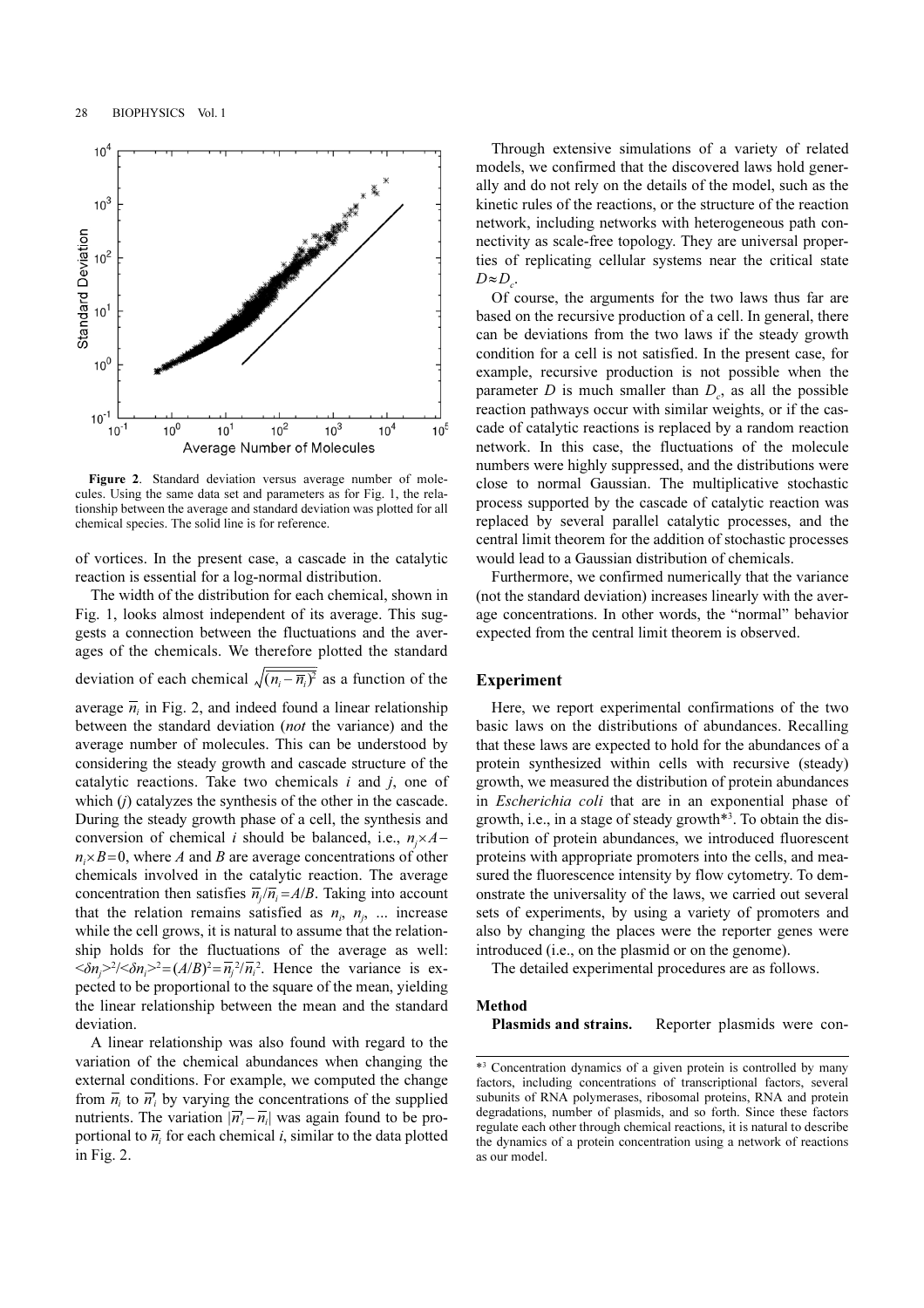

Figure 3. The number distribution of the proteins measured by fluorescence intensity, normalized by the cell volume. Distributions were obtained from three Escherichia coli cell populations containing different reporter plasmids (see text). Note that, although the IPTG induction changes the average fluorescence intensity, both the distributions (with and without the induction) can be fitted to log-normal distributions well.

structed by subcloning tetA promoter from pASK-IBA3 (Sigma Genosys) and egfp gene (BD Biosciences Clontech) into pPROTet.E 6xHN (BD Biosciences Clontech) and  $\beta$  dsred.t4 gene coding red fluorescence protein  $(RFP)^{13}$  into pTrc99A (Amersham Biosciences). E. coli strain OSU2, a derivative of DH5α that lacks glutamine synthetase gene, was transformed with these reporter plasmids. E. coli strain OSU5 was constructed by replacing glnA gene with tetA promoter and gls- $h^{14}$  fused with gfpuv $5^{15}$  gene by homologous recombination $16$ .

Culture and measurements. Cultures of strain OSU2 with the reporter plasmid were grown in LB medium with 100 µg/ml ampicillin for 6 h at 37°C. To obtain a high expression level of RFP, the culture was grown to mid-exponential growth and then induced with 1 mM isopropyl-β-Dthiogalactoside (IPTG) for 3 h at 37°C. E. coli OSU5 was grown in a minimal medium (0.1 M Sodium L-Glutamate Monohydrate,  $4 \text{ g/l}$  glucose,  $10.5 \text{ g/l}$  K<sub>2</sub>HPO<sub>4</sub>,  $4.5 \text{ g/l}$  $KH_2PO_4$ , 50 mg/l MgSO<sub>4</sub>7H<sub>2</sub>O, 50 mg/l thiamine HCl,  $10 \mu$ M FeSO<sub>4</sub>7H<sub>2</sub>O, 0.5  $\mu$ M CaCl<sub>2</sub>, micronutrient solution<sup>17</sup>, 25 µg/ml kanamycin) for 24 h at 37°C. All expression data were collected using a COULTER®EPICS®ELITE flow cytometer with a 488-nm argon excitation laser and bandpass filter at 525±25 nm for GFP fluorescence and 600-nm dichroic filter for RFP fluorescence. For each culture, 10,000 events were collected. We confirmed that the flow cytometer was within its dynamic range, by using commercialized beads with a known amount of fluorescent dye. All flow data were converted to text format using WinMDI Version 2.8.

### Results

In Fig. 3, we plotted the distributions of the emitted fluorescence intensity from Escherichia coli cells with reporter plasmids containing either EGFP (enhanced green fluorescent protein) under the control of the tetA promoter without repression, or dsRed.t4 (monomeric red fluorescent protein) under the control of the trc promoter with and without IPTG induction<sup>18</sup>. In general, the fluorescence intensity (the abundance of the protein) increased with the cell size. To avoid the effect of variation in cell size, which may also obey lognormal distribution, we normalized the fluorescence intensity with the volume of each cell. Here we adopted the forward-scatter (FS) signal from the flow cytometry to estimate cell volume. Infact, by plotting data of the fluorescence intensity versus FS signal, the two were proportional in general. (The data points were distributed around the proportionality line between the two, as was generally observed in the plot of fluorescence intensity made by flow cytometry). Thus, we normalized the fluorescence intensity by dividing it with the FS signal. Fig. 3 is the distribution of this normalized fluorescence intensity. Note that all these data fit well with log-normal, rather than Gaussian, distributions, even though each of the expressions is controlled by a different condition of the promoter.

To clarify the existence of a larger tail for greater abundances of proteins, in Fig. 4, we plotted the distribution of protein abundances both in a logarithmic scale and in a nor-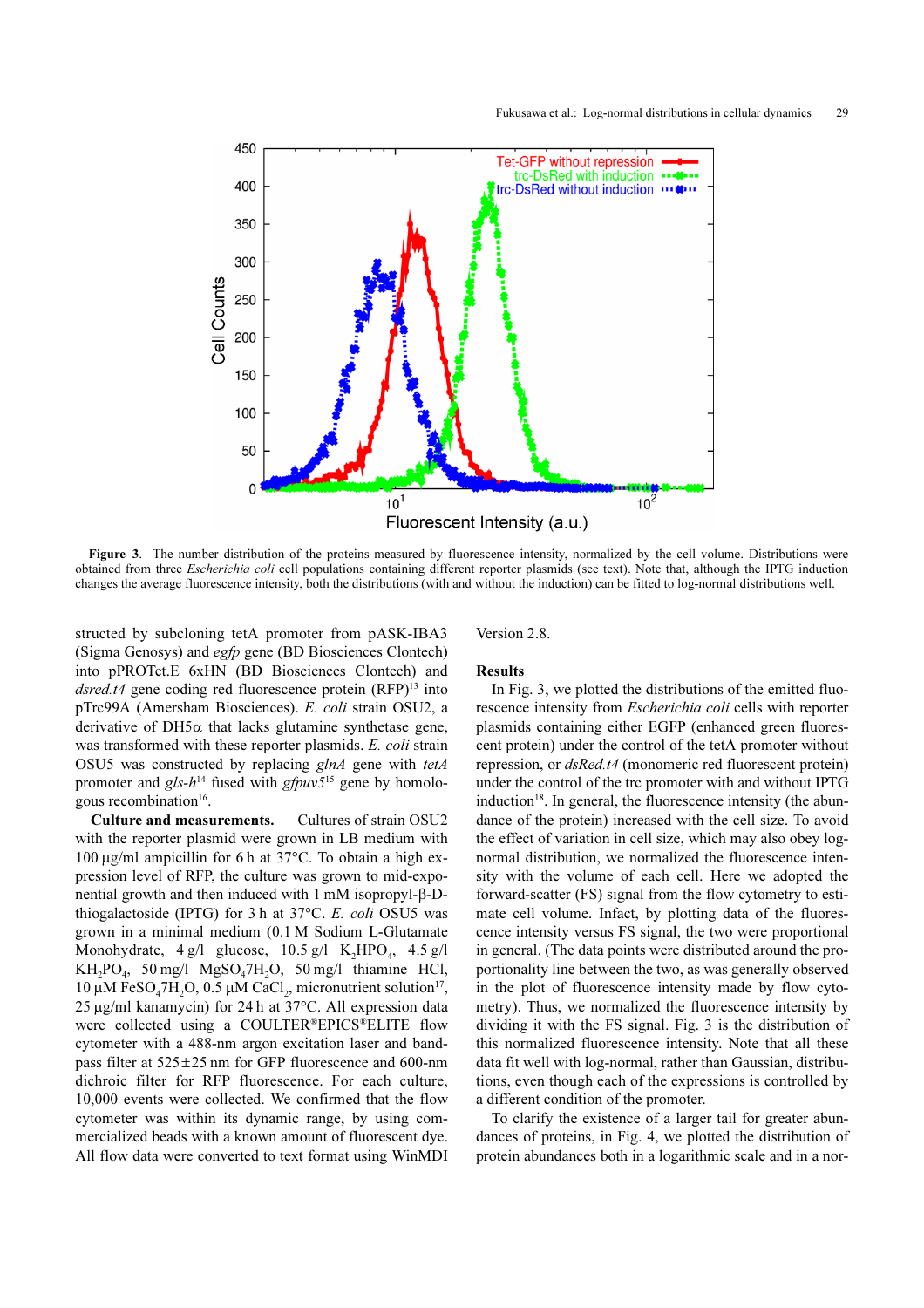

Figure 4. The distribution of the fluorescence intensity normalized by the cell volume, plotted (a) with a logarithmic scale and (b) with a normal scale. Data were obtained from a population of isogenic bacterial cells with an expression of GFP-GS fusion protein in the chromosome. It is clear that the distribution with the logarithmic scale is symmetric and close to a Gaussian form.

mal scale. The abundances of fluorescent protein expressed from the chromosome was also found to obey the lognormal distribution, as shown in Fig. 4. Here, the data was obtained from Escherichia coli cells with an expression of glutamine synthetase (GS) fused to GFP in the chromosome, whose expression is controlled by an upstream tetA promoter. In Fig. 4, the distribution of fluorescence intensity, again normalized by cell volume, is plotted. As can be seen, when using the logarithmic scale (a), the distribution is roughly symmetrical and close to Gaussian, while when using the normal scale (b), the distribution has a larger tail on the side of greater abundances. The fact that a lognormal distribution was also observed when genes were located on the genome indicates that the nature of the lognormal distribution was not due to a variation in plasmid

copy number. We also examined several other cases using different reporter genes both on the plasmids and on the genome, and obtained similar results supporting the universality of log-normal distributions. It is furthermore interesting to note that the abundances of fluorescent proteins, reported in the literature so far, have been often plotted with a logarithmic scale<sup>7</sup>.

It should be noted that the log-normal distribution of protein abundances is observed when the E. coli are in the exponential phase of growth, i.e., when the bacteria are in a steady growth stage. For other phases of growth without steady growth, the distribution often deviates from a lognormal distribution, and sometimes shows distribution with double peaks, as will be reported in the future. Note that this theory supports the log-normal distribution for the steady growth case only.

As for the linear relationship between the variation and the average, Banerjee et al.<sup>19</sup> recently reported that the standard deviation of gene expressions in cell population is proportional to the average expression level, which supports the relationship discovered in our study. However, using a different system, Ozbudak et al.<sup>20</sup> showed that the standard deviation of gene expression is not proportional to its average, but that the variance increases linearly with the average. However, in these studies, the dynamic ranges of the measurements were relatively narrow and the growth conditions of cells were not kept precisely in the log phase, so that the conditions for the steady growth were not satisfied. To confirm the linear relationship between the standard deviation and the average, further experimental studies with a wide dynamic range of measurements and precise control of the steady cellular growth are required.

## Discussion

To sum up, we report universal laws on the distributions of chemical abundances in cells with steady growth. Firstly, the distribution of chemical abundance obeys a log-normal distribution due to the multiplicative propagation of fluctuations. Secondly, there is a linear relationship between the average and standard deviation of chemical abundances. Since the laws generally appear near the critical state  $D \approx D_c$ , and the dynamics at the critical state provides a faithful and efficient self-reproduction of a cell<sup>8</sup>, it is natural to conclude that cells generally hold these laws. We have also shown experimental confirmations of the law using E. coli cells, where the number distribution of fluorescent proteins obeys the log-normal distribution, independent of the conditions of promoters and locations of reporter genes. The ubiquity of the discovered log-normal distributions can be a solid basis for the study of fluctuations in cells. It should be stressed that a log-normal distribution of chemical abundances implies that the average magnitude of the fluctuations is much larger than what one would observe for a normal distribution. However, at the present time, analysis